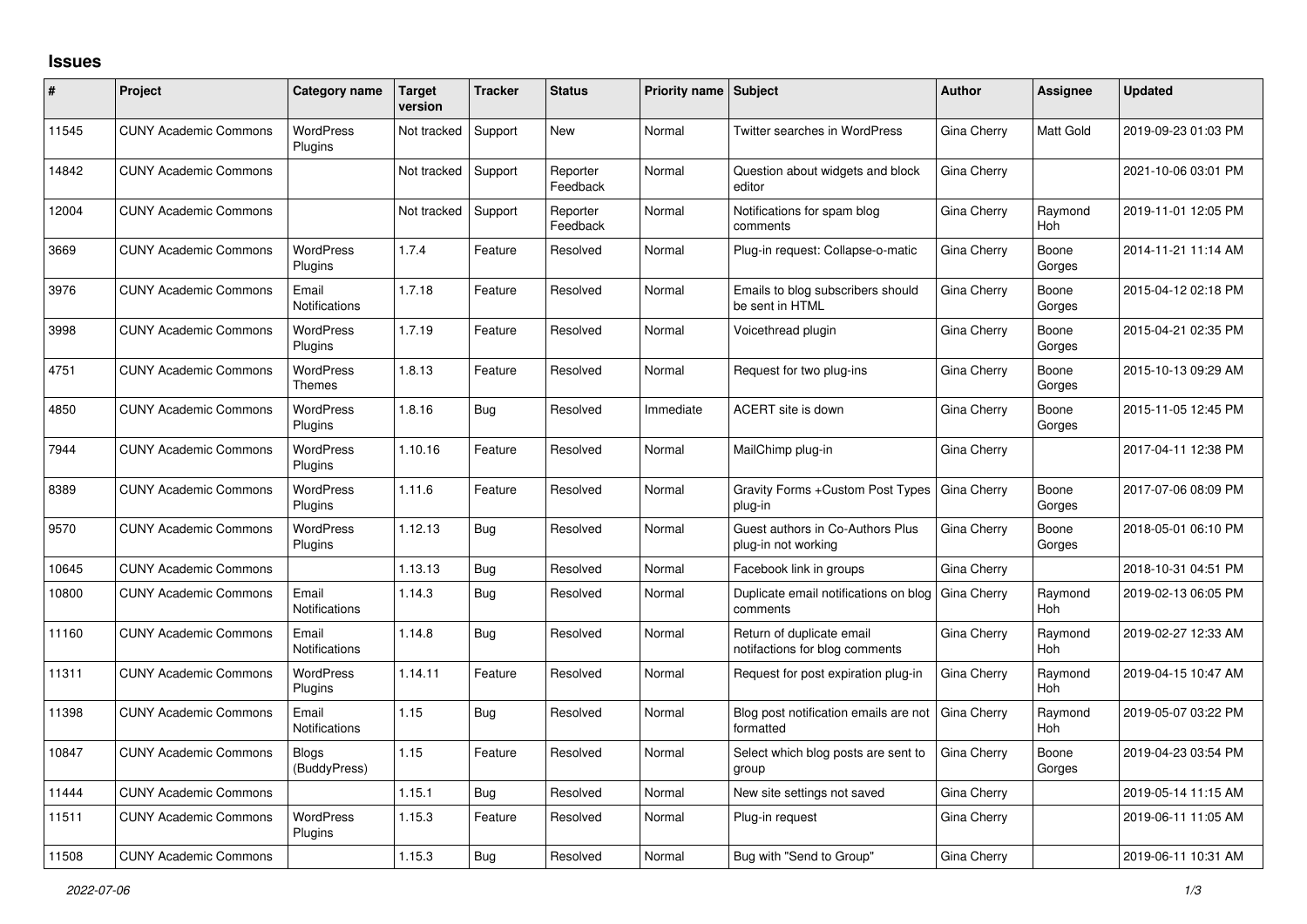| #     | Project                      | <b>Category name</b>        | <b>Target</b><br>version | <b>Tracker</b> | <b>Status</b> | <b>Priority name   Subject</b> |                                                                              | <b>Author</b> | Assignee              | <b>Updated</b>      |
|-------|------------------------------|-----------------------------|--------------------------|----------------|---------------|--------------------------------|------------------------------------------------------------------------------|---------------|-----------------------|---------------------|
| 11501 | <b>CUNY Academic Commons</b> |                             | 1.15.3                   | Bug            | Resolved      | Normal                         | Error message when editing post                                              | Gina Cherry   |                       | 2019-05-31 10:57 AM |
| 11441 | <b>CUNY Academic Commons</b> | Reply By Email              | 1.15.3                   | Bug            | Resolved      | Normal                         | Blog/group comments                                                          | Gina Cherry   | Raymond<br><b>Hoh</b> | 2019-06-11 11:05 AM |
| 11513 | <b>CUNY Academic Commons</b> | Email<br>Notifications      | 1.15.4                   | Bug            | Resolved      | Normal                         | Extra group notification                                                     | Gina Cherry   | Raymond<br><b>Hoh</b> | 2019-06-25 04:22 PM |
| 11488 | <b>CUNY Academic Commons</b> | WordPress<br>Plugins        | 1.15.8                   | Bug            | Resolved      | Normal                         | Co-authors plus plug-in                                                      | Gina Cherry   | Raymond<br>Hoh        | 2019-08-27 11:36 AM |
| 11927 | <b>CUNY Academic Commons</b> |                             | 1.15.11                  | Bug            | Resolved      | Normal                         | WP editor backups                                                            | Gina Cherry   |                       | 2019-10-08 11:22 AM |
| 12003 | <b>CUNY Academic Commons</b> |                             | 1.15.13                  | Bug            | Resolved      | Normal                         | Editing events using Events<br>Manager plugin                                | Gina Cherry   |                       | 2019-10-22 04:39 PM |
| 11997 | <b>CUNY Academic Commons</b> | Domain Mapping              | 1.15.13                  | Bug            | Resolved      | Urgent                         | Domain mapping not working for<br><b>CETLS</b> site                          | Gina Cherry   | Raymond<br>Hoh        | 2019-11-12 10:38 AM |
| 11451 | <b>CUNY Academic Commons</b> | Group Blogs                 | 1.16                     | Feature        | Resolved      | Normal                         | 'Send to group' checkbox should<br>remain unchecked for saved draft<br>posts | Gina Cherry   | Boone<br>Gorges       | 2019-12-04 10:51 AM |
| 11313 | <b>CUNY Academic Commons</b> | Spam/Spam<br>Prevention     | 1.17.7                   | <b>Bug</b>     | Resolved      | High                           | Overly aggressive spam filters                                               | Gina Cherry   | Raymond<br>Hoh        | 2020-11-05 04:30 PM |
| 14568 | <b>CUNY Academic Commons</b> | <b>WordPress</b><br>Plugins | 1.18.14                  | Feature        | Resolved      | Normal                         | Plugin request: Gravity Forms<br>Advanced Post Creation Add-On               | Gina Cherry   |                       | 2021-07-13 01:18 PM |
| 14841 | <b>CUNY Academic Commons</b> | WordPress<br>Plugins        | 1.18.20                  | Bug            | Resolved      | Normal                         | Issue with Co-Authors Plus in the<br>Customizr theme                         | Gina Cherry   | Raymond<br>Hoh        | 2021-10-07 08:14 PM |
| 14848 | <b>CUNY Academic Commons</b> | <b>WordPress</b><br>Plugins | 1.18.21                  | Bug            | Resolved      | Normal                         | Bug with Gravity Forms/Commons<br>interaction                                | Gina Cherry   | Raymond<br>Hoh        | 2021-10-13 06:51 PM |
| 15094 | <b>CUNY Academic Commons</b> | Group Invitations           | 2.0.0                    | <b>Bug</b>     | Resolved      | Normal                         | Group admins added to site as<br>authors, not admins                         | Gina Cherry   | Boone<br>Gorges       | 2022-05-26 11:36 AM |
| 12036 | <b>CUNY Academic Commons</b> | Email<br>Notifications      |                          | Bug            | Resolved      | Normal                         | Blog post notification not sent to<br>group                                  | Gina Cherry   |                       | 2019-11-04 11:36 AM |
| 10363 | <b>CUNY Academic Commons</b> |                             |                          | Bug            | Resolved      | Normal                         | Domain mapping for CETLS site                                                | Gina Cherry   |                       | 2018-10-23 10:52 AM |
| 40    | <b>CUNY Academic Commons</b> | <b>BuddyPress</b><br>(misc) |                          | Bug            | Resolved      | Normal                         | Notification won't go away                                                   | Gina Cherry   | Boone<br>Gorges       | 2009-10-19 03:49 PM |
| 39    | <b>CUNY Academic Commons</b> | <b>BuddyPress</b><br>(misc) |                          | Bug            | Resolved      | High                           | Email notifications for group I had<br>not joined                            | Gina Cherry   | Boone<br>Gorges       | 2009-10-19 03:49 PM |
| 3892  | <b>CUNY Academic Commons</b> | WordPress<br>(misc)         | Future<br>release        | Bug            | Resolved      | High                           | The given object ID is not that of a<br>menu item.                           | Gina Cherry   | Gina Cherry           | 2016-06-21 04:49 PM |
| 15203 | <b>CUNY Academic Commons</b> |                             | Not tracked              | <b>Bug</b>     | Resolved      | Normal                         | Comments no longer working                                                   | Gina Cherry   |                       | 2022-01-19 03:41 PM |
| 13969 | <b>CUNY Academic Commons</b> | Server                      | Not tracked              | <b>Bug</b>     | Resolved      | Normal                         | Problems accessing the Commons                                               | Gina Cherry   |                       | 2021-02-11 03:10 PM |
| 12030 | <b>CUNY Academic Commons</b> |                             | Not tracked              | Bug            | Resolved      | Normal                         | Issue with scheduled publishing                                              | Gina Cherry   |                       | 2020-02-11 04:47 PM |
| 11646 | <b>CUNY Academic Commons</b> |                             | Not tracked              | Feature        | Resolved      | Normal                         | Redmine request                                                              | Gina Cherry   |                       | 2019-07-23 11:17 AM |